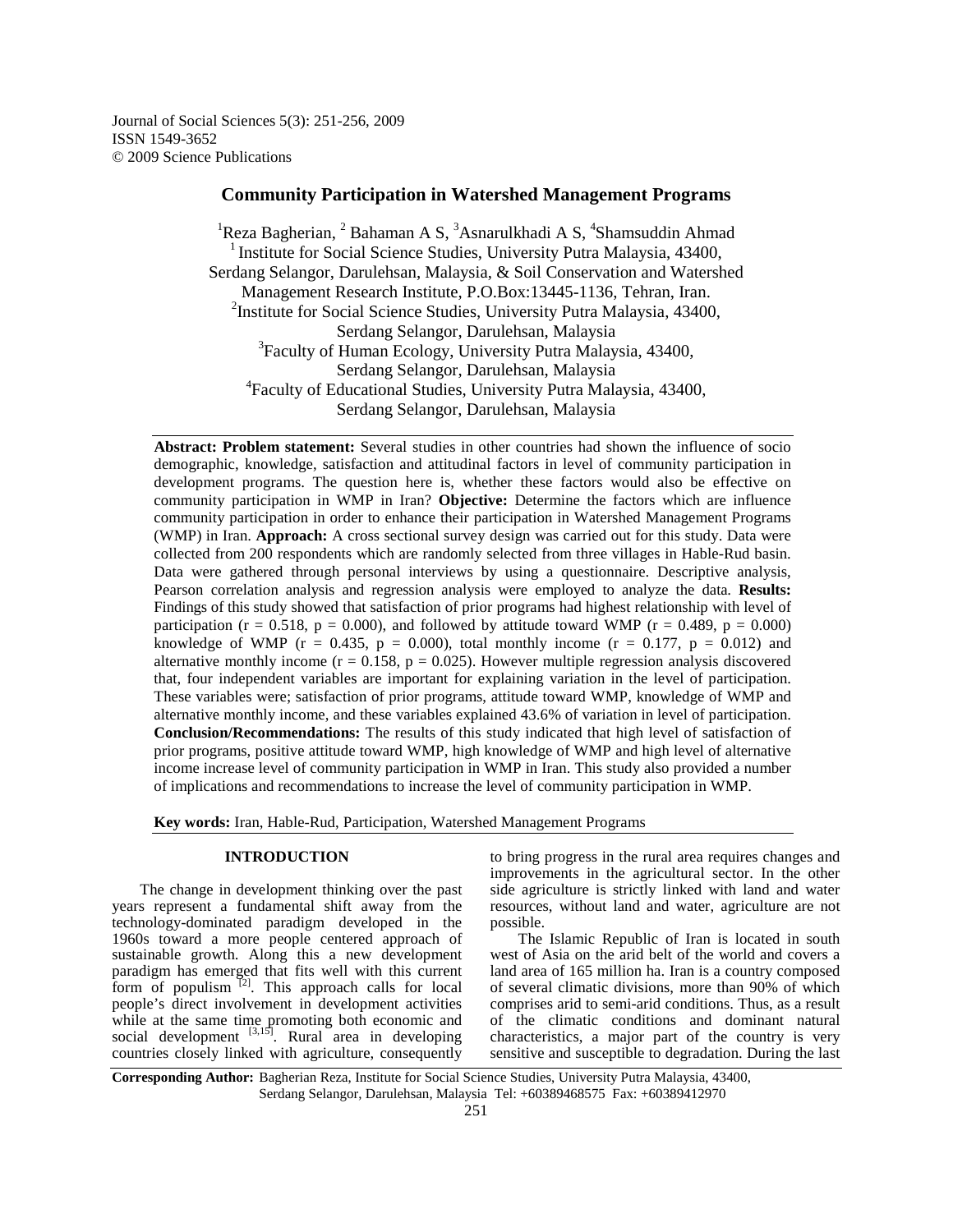years land and water resources in Iran have suffered severe degradation. According to statistics average soil erosion in Iran is about  $(30 \text{ t} \text{ ha}^{-1})$  in a year and sediment rate is about  $(10 \text{ t ha}^{-1})$  per year, consequently the area that have potential for flash floods in Iran is about 90 million ha. These land degradations caused to waste annually 22 billion sq m water per year, due to continuing the land degradation, this amount increases annually  $\overline{6}$  billion sq m<sup>-1</sup> in year. Moreover, degradation of land and water resources has caused to decrease forest area from 18 million ha in 1970-12.4 million ha in  $2005^{[6]}$ . Over the last 30 years there has been also a major decline in the quality and productivity of the country's rangeland resources. Statistics shows that good-fair rangelands area in Iran has declined from 14 million ha in 1974 to 9.3 million ha in 2005 and also fair-poor rangelands area has declined from 60-37.3 million ha  $^{[6]}$ .

 All of these realities have placed Iran's land and water resources in a challenging position. In the other side due to some socio economic limitations, government of Iran for managing of watershed area has a limit budget, according to statistics, the annual budget for this purpose is about 987140 Million Rial year<sup>-1</sup>. In this regard with this amount of budget government manage 900,000 ha while the potential degraded area which need to managing and protection is about 90 million ha. In other word with this amount of budget, government can manage and protect only 10% of this area and 90% of area still remains to protect and conservation, which is impossible to government due to economic limitations.

 During the past years, government of Iran has developed community based-natural resources management in several rural areas. These initiatives attempt to combine both conservation and development initiatives into an integrated approach, aimed at promoting rural development-based on natural resources as well as encouraging natural resources conversation awareness. In this regard a people centered program for sustainable management of land and water resources was initiated as a joint program of UNDP and the government of the Islamic Republic of Iran in 1997 in Hable-Rud basin. The degree of popular participation in such programs is a major determinant of success or failure, but the factors which makes participation efforts successful still has remained a mystery, specially in Iran participation is quite a challenge for country with a long tradition of top-down management. This study was designed to analyze people participation in WMP and explore to factors that significantly influence people participation in Watershed Management Program (WMP) in Hable-Rud basin in Iran.

 Many studies have shown that level of participation may differ among the people based on their socio demographic characterizes. Several studies have shown that participation may depend on individual characteristic such as age, gender, marital status, household size, income  $[4,9,13]$ . Knowledge is important factor that effect on people participation. People cannot be expected to exhibit positive attitudes toward watersheds if they are unaware of the benefits and cost associated with their participation. Some studies have shown that knowledge about forest conservation issues make people more positive in their views  $[4,5,7,10]$ . An attitude is a hypothetical construct that represents an individual's degree of like or dislike for an item. Attitudes are generally positive or negative views of a person, place, thing, or event-this is often referred to as the attitude object. Attitudes are generally viewed as one's relatively enduring affective, cognitive and behavioral dispositions toward various aspects of the world including persons, events and subjects. It has been generally believed that attitude change is necessary before other behavioral modifications can be effected. Kraft *et al.*<sup>[12]</sup> found that' farmers with a negative attitude toward governmental involvement with wetland regulations were less likely to want to participate in the water quality incentives program.  $Rishi$ <sup>[17]</sup> outlined that understanding of attitudes is one of the central concerns in social life and is vital for bringing desired change in the behavior. Social actions of people or program personnel are directed by their attitudes. By knowing the attitudes, it may be possible to do something about the prediction and control of their behavior, which may be ultimately useful for the more successful implementation of programme. Shahroudi and Chizari  $^{[19]}$ , in their study in Iran found that there is significant and positive relationship between farmer's attitude and their participation in irrigation networks management. Vicente and  $Reis^{[21]}$ , expressed, positive attitudes toward recycling and information are important factors in explaining recycling participation.

Blau  $\frac{1}{6}$  outlined that; individuals will enter into and maintain a relationship as long as they can satisfy their self-interests and at the same time ensure that the benefits outweigh the costs. In terms of continuing relationships, Blau believed that individuals will try to maintain those exchanges which have proven to be rewarding in the past, to break off those which proved to be more costly than rewarding and to establish new relations which have a good chance of being more rewarding than costly. Indeed fulfillment of a motivational desire, after need satisfaction has occurred, there is no further motivation for gratifying that need. Many studies also have shown the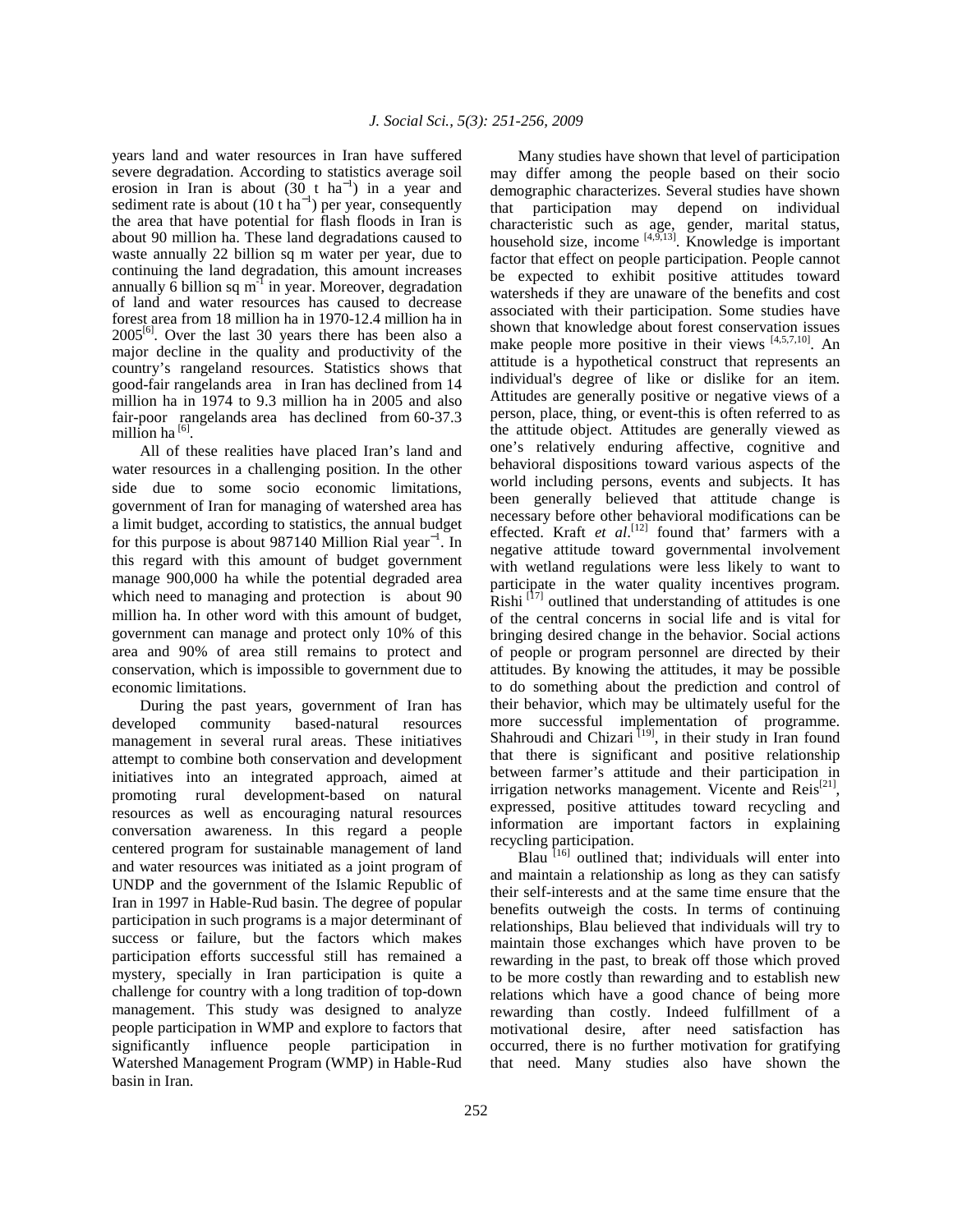importance of people previous experience on decision of participation in the current projects<sup>[8]</sup>.

## **MATERIALS AND METHODS**

 Hable-Rud basin located in north part of Iran, between altitudes 51.39' and 53.08' north and longitudes 34 26' and 35 57' east. This area has 57000 household distributed in 704 villages and includes the region that is characterized by high population density, land and water resource degradation and declines in agricultural productivity; posing significant challenges to rural peoples to provide for the growing population while maintaining the productivity of natural resources. Based on literature review, a set of factors were adopted as independent variables to examine their relationship with level of people to participate in WMP. Data in this study mainly drown from the survey questionnaire. Development of the survey instruments was formed based on literature review and interviews with program staffs and also with participants in three villages in study is prior to actual data collection. Based on above procedure, specific questions addressing some of the measurements of the independent and dependent variables were extracted to test their relationship with level of participation.

 Socio demographic characteristics were measured depending on its appropriateness. Knowledge instrument were employed two point scales for measurement, attitude instrument were employed five point likert scales for measurement and satisfaction of prior programs instruments were employed three point scales and level of people participation were measured with five point scales. Once the instruments were developed, it was reviewed by a panel of experts in UPM and SCWMRI, FRWMO, in Iran to ensure the content validity of the instruments. A pilot test was carried out among thirty respondents during the August 2008. The Cronbach Alpha that is greater than 0.70 was used to measure the reliability of the instruments. Results of the computed reliability coefficients were 0.812, 0.806, 0.937 and 0.903 for knowledge, attitude toward WMP, satisfaction and participation in WMP, respectively. The selection of a sample for this study was included multi stage random sampling procedures. In the first level, the name of villages and number of total population of program area was obtained from project office and Statistics Center of Iran (SCI) and based on Israel, Glenn<sup>[11]</sup> adequate sample size determined for gathering data.

 Based on the above procedure and with regarding to population of study area, a total of 200 respondents were determined as sample size of this study. In the second level based on the completion and extent of project activities in study area, three villages selected randomly to get determined sample size. In the last level, list of all participants' households in the WMPs in each selected villages were obtained from project office. Finally respondents randomly were selected from each selected villages. Data for this study were collected through personal interviews by using a questionnaire during the August and September 2008. A number of statistical test were performed to provide an understanding of the data and the relationships among the variables. Parsons product moment correlation and regression analysis was used to analyze the data.

### **RESULTS**

 In this study respondents were asked a set of questions about their socio demographic characteristics, knowledge of program, attitude toward program and satisfaction with prior programs. Findings of study showed that majority of the respondents were male (93%) and married (93.5%). Data showed that average household size in study area was 5.2 members in a family. Educational level in study area was relatively high (18% diploma and high) and mean of respondents age was 46 years. Study also showed that main occupation of the majority was farming (55%) and average of their total monthly income was 3.5 Million Rial per month. Findings of study also showed that 58% of respondents were member at least in one local group and 47.5% of respondents were joined to program with their self interest.

 Result of study also showed that level of respondent's knowledge of WMP was low, but they were indicated positive and relatively high level attitude toward WMP. Findings of study showed that respondent's satisfaction of prior programs were moderate to high. Study also showed that level of overall participation in WMP was moderate, however people were preferred more involvement in social activities rather than economical and environmental. Pearson correlation analysis showed that, income, satisfaction of prior programs, attitude toward WMP and knowledge of WMP all have significant and positive relationship with level of participation in WMP. Table 1 shows the summary of the correlation analysis between independent variables and level of people participation in WMP. Based on Table 1 satisfaction of prior programs have highest relationship  $(r = 0.518)$  with level of participation and followed by attitude toward WMP ( $r = 0.489$ ), Knowledge of WMP  $(r = 0.435)$  and alternative income  $(r = 0.158)$ .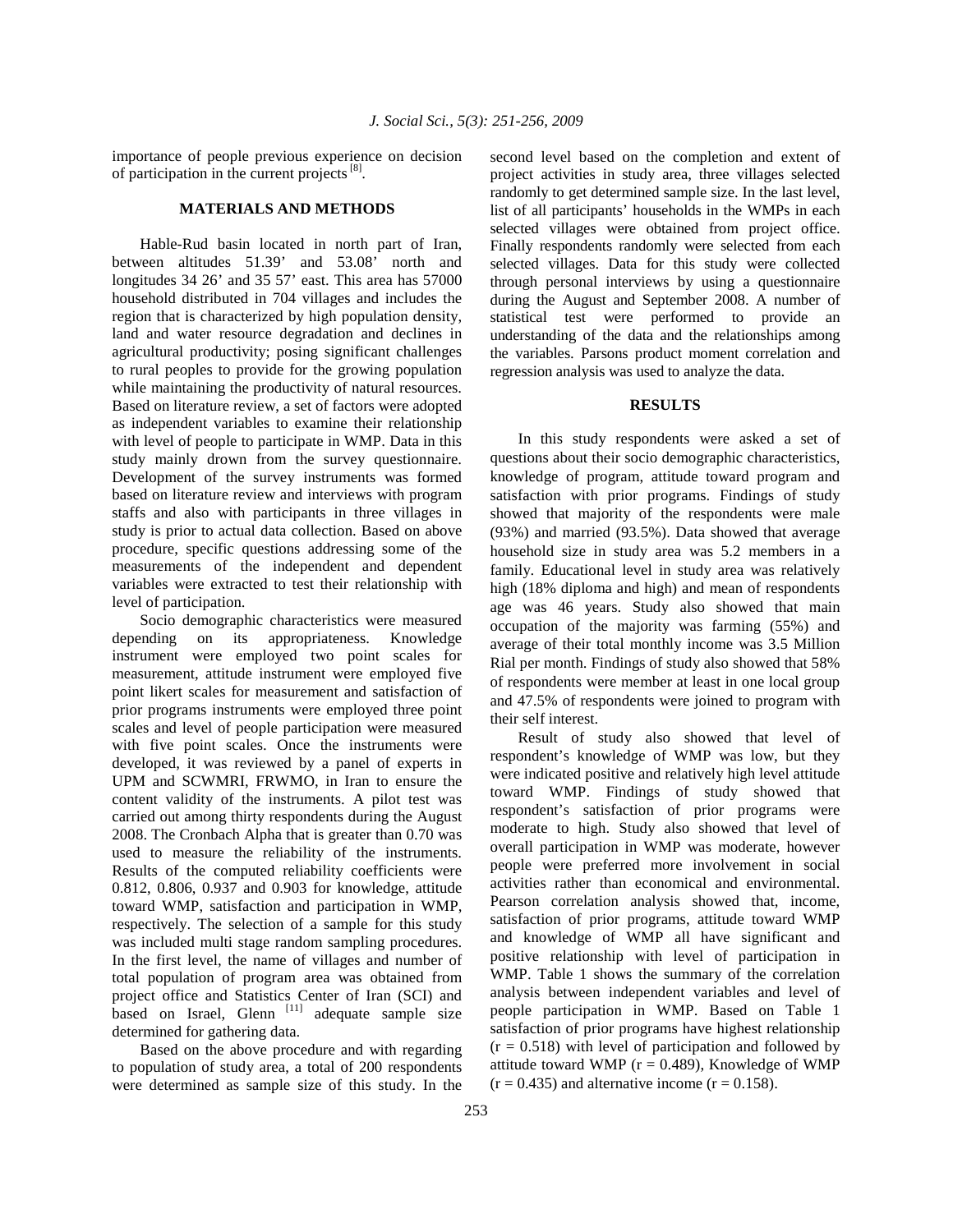Table 1: Correlation between independent variables and level of community participation in WMP

| Independent variables          | (r)       | $(p)$ (2-tailed) |
|--------------------------------|-----------|------------------|
| Age                            | $-0.065$  | 0.358            |
| Household size                 | $-0.050$  | 0.480            |
| Main income                    | 0.013     | 0.859            |
| Alternative income             | $0.158*$  | 0.025            |
| Total income                   | $0.177*$  | 0.012            |
| Land ownership                 | 0.073     | 0.307            |
| Knowledge of WMP               | $0.435**$ | 0.000            |
| Attitude toward WMP            | $0.489**$ | 0.000            |
| Satisfaction of prior programs | $0.518**$ | 0.000            |
|                                |           |                  |

\*: Correlation is significant at the 0.05 level; \*\*: Correlation is significant at the 0.01 level

Table 2: Multiple regression of independent variables on level of community participation in WMP

|                           | Standardized | $R^2$ |       |       |        |
|---------------------------|--------------|-------|-------|-------|--------|
| Variables                 | heta         |       | R     | $R^2$ | change |
| Satisfaction of prior WMP | 0.322        | 0.518 | 0.518 | 0.268 | ٠      |
| Attitude toward WMP       | 0.183        | 0.489 | 0.603 | 0.363 | 0.095  |
| Knowledge of WMP          | 0.248        | 0.435 | 0.642 | 0.412 | 0.049  |
| Alternative income        | 0.159        | 0.158 | 0.661 | 0.436 | 0.024  |

 The stepwise method was employed in this part to determine the significant contributions among the predictor variables in explaining participation, it is a method that adds and removes individual variables until a model is reached in which no more variable are eligible for entry and removed. First step of regression model was started with satisfaction variable based on zero order correlation that has highest correlation with participation ( $r = 0.518$ ), other variables were chosen to enter the model was based on highest partial correlation. Finally with combination of five variables, model 5 with highest R square (43.6%) was chosen as a best model for this study. A summary of the stepwise multiple regression procedure is shown in Table 2.

 Findings of this study showed that, 5 variables, satisfaction of prior programs, total monthly income, alternative income, attitude toward WMP and knowledge of WMP, have significant relationship with level of people participation in WMP. However regression analysis discovered that, four independent variables provide the best prediction for level of participation and explained about 43.6% of variation in the level of participation. These four variables were; satisfaction of prior WMP, attitude toward WMP, knowledge of WMP and alternative income.

 In this study influence of nine factors on level of participation were examined. Data showed that there is significant relationship between level of participation and five factors; satisfaction of prior programs, knowledge of program, attitude toward program, alternative income and total income. However multiple of regression analysis discovered that only four factors have significantly contributed in level of participation,

these factors explained 43.6% of variation in level of participation as dependent variable. Based on the findings of this study it can bee concluded that, a person who was more satisfied with previous programs, more likely to participate in program activities, this is consistent with findings of Hussein  $[8]$  and also person who have more knowledge about program, more likely to participate in program implementation, this also congruent with  $[10,13,14,17,22]$  which found positive relationship between knowledge and level of participation. In addition people who has positive attitude toward program more likely to participate in program. These findings are consistent with results of  $[1,12,17,19,21]$ . Finally, findings of study showed that a person who have high income more likely to participate in program activities.

## **DISCUSSION**

 In this study influence of some factors on level of community participation in WMP were examined. Data showed that there is significant relationship between level of participation and five factors; (1) Satisfaction of prior projects, (2) Knowledge of program, (3) Attitude toward program, (4) Alternative income and (5) Total income. However multiple of regression analysis discovered that among them only four factors have significantly contribution in level of participation, these factors explained 43.6% of variation in level of participation as dependent variable.

 Based on the findings of this study it can be concluded that, a person who was more satisfied with previous programs, more likely to participate in program activities, this is consistent with findings of Husseini <a>[8]</a> and person who have more knowledge about program, is more likely to participate in program activities, this also congruent with  $[5,7,10,14]$ , which found positive relationship between knowledge and level of participation. In addition people who have positive attitude toward program more likely to participate in program. These findings are consistent with results of  $[1,12,17,19,21]$  that found significant relationship between attitude and level of people participation. Finally, findings of study showed that a person have high income more likely to participate in program activities.

### **CONCLUSION**

 This study investigated a survey in three villages were people's participation in watershed management is favored. A regression analysis showed that under which conditions people more likely to increase their participation. In conclusion, participatory watershed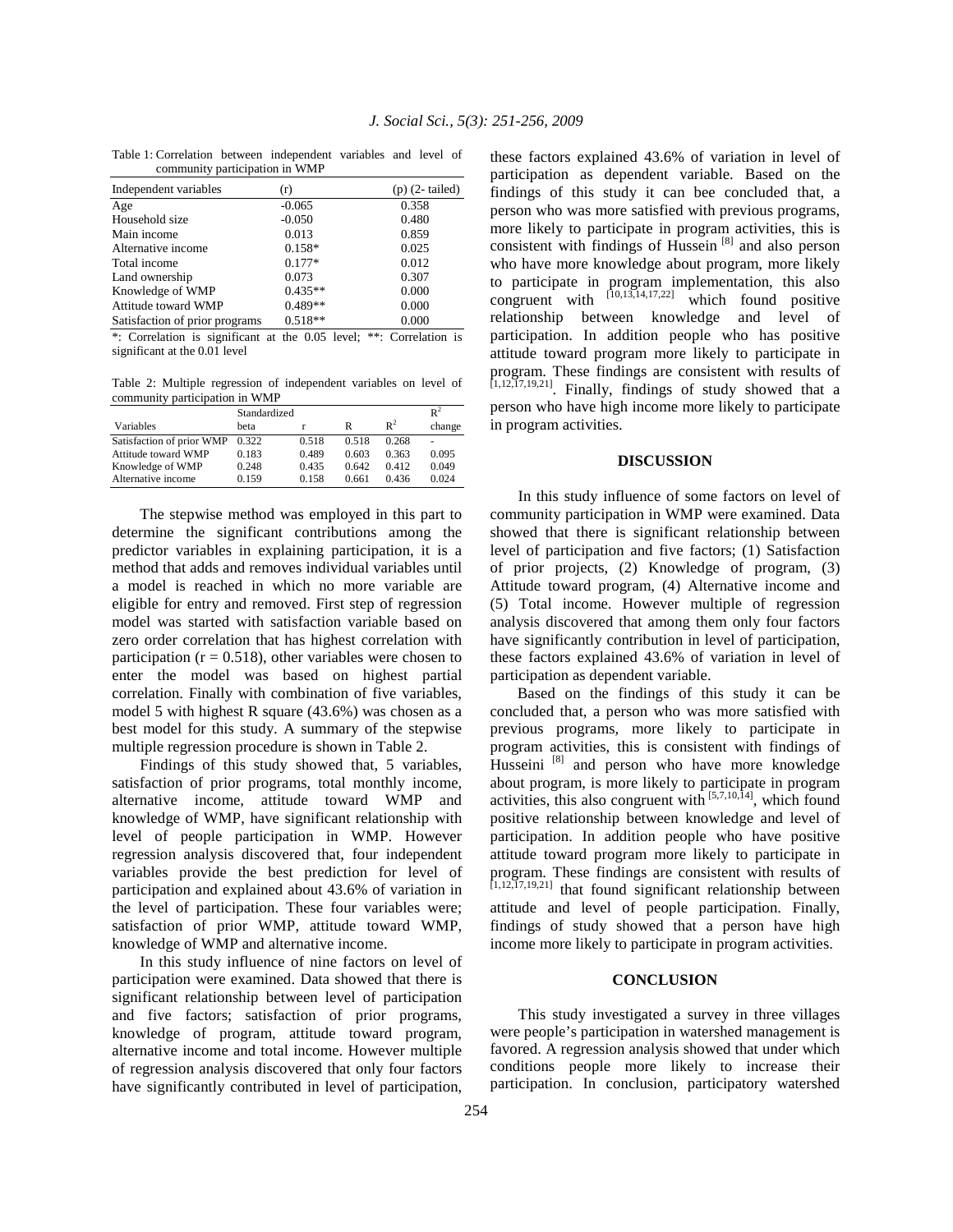management in Iran can be effective strategy for sustainable management of land and water resources for developing agriculture. For the strategy to succeed, a partnership between local participants and the watershed management department is required with regards to watershed management. For this partnership participants must have sufficient knowledge about program, in terms of objectives, component, function and general knowledge of program. Knowledge, awareness, attitudes and behavior are four interrelated components of an individual's action. According To Strauss<sup>[20]</sup>, prior to an individual's behavior, one has to have knowledge or awareness of the object, or problem under consideration. This study discovered that respondent's knowledge of WMP have a positive relationship with level of participation. Yet the overall people knowledge of WMP was relatively low. Thus more effort is needed for WMP management to deliver information on WMP to promote people participation in WMP. Similar research should be conducted in other WMPs to validate the findings of this study and a more in depth study should be done by incorporating other variables such as; people trust to government, people trust to project staff and attitude toward government and project staffs, to further enhance the identification of factors affect people participation in WMP development activities and improve the prediction of the level of participation.

#### **RECOMMENDATIONS**

The result of this study provided a number of recommendations on participation in WMP. Study showed that respondent's knowledge of WMP has positive relationship with level of participation in WMP, yet the overall knowledge of WMP among community was relatively low. Thus more effort is needed for program management to deliver information on WMP to promote people participation in WMP. Study also showed that respondent's attitude toward WMP has positive relationship with level of their participation. This is a potential to managers of program for developing such programs in study area. Thus more effort is needed for WMP management to

Develop WMP activities in the study area. This study also recommends the need for future research on participation in WMP by considering other factors in other populations.

## **ACKNOWLEGEMENT**

 We are thankful to the participation of 200 respondents in the Hable-Rud basin in this study. We also thank University Putra Malaysia and Agriculture Extension and Research Education Organization of Iran

to support of this study. Furthermore, we are grateful to anonymous referees for their additional comments.

### **REFERENCES**

- 1. Asadi, A., Sharifzadeh, A.A. GH and M. Sharifi, 2009. Investigating patterns of people participation in development process of Mangrove forest in south of Iran. Iranian J. Nat. Res., 61: 849-865.
- 2. Carla, W. and W. Wehrmeyer, 1998. Success in integrating conservation and development. A case study from Zambia. World Development, 26: 933-944. http://ideas.repec.org/a/eee/wdevel/v26y1998i6p93 3-944.html
- 3. Cohen, J.M. and N.T. Uphoff, 1977. Rural development participation: Concepts and measures for project design implementation and evaluation. Cornell University, New York. http://www.popline.org/docs/0761/269390.html
- 4. Dolisca, F. *et al*., 2006. Factors influencing Farmers participation in forestry management programs: A Case study from Haiti. J. For. Ecol. Manage., 236: 324-331.

http://cat.inist.fr/?aModele=afficheN&cpsidt=18349233

- 5. Fiallo, E.A. and S.K. Jacobson, 1995. Local communities and protected areas: Attitudes of rural residents towards conservation and Machalilla national park, Ecuador. Environ. Conserv., 22: 241-249. http://cat.inist.fr/?aModele=afficheN&cpsidt=2957715
- 6. Forests, Range and Watershed Management Organization (FRWMO) of Iran, 2006. Sustainable Management of land and water resources in Hable-Rud basin. Tehran. http://waterwiki.net/index.php/Sustainable\_manage ment\_of\_Land\_&\_water\_Resources\_in\_Hable\_Ru d\_Basin,\_Phase\_II
- 7. Heinen. J.T., 1993. Park-people relations in Kosi Tappu wildlife reserve, Nepal: A socioeconomic analysis. Environ. Conserv., 20: 25-34. http://cat.inist.fr/?aModele=afficheN&cpsidt=3797299
- 8. Husseini, M., E. Faham and K. Daryoush, 2006. Factors influencing peasants participation in Sustainable Management of Land and Water Resources program, case study. Arou village in Hable-Rud, Basin, Proc. Regional Watershed Management Conference, Semana, Iran. (In Persian).
- 9. ILbery, B.W., 1978. A behavioral Analysis of Hoop Farming in Hereford and Worcestershire. Geoforum, 4: 447-459.
- 10. Infield, M., 1988. Attitudes of a rural community towards conservation and a local conservation area in Natal; South Africa. Biol. Conserv., 45: 21-46. http://cat.inist.fr/?aModele=afficheN&cpsidt=7231 312